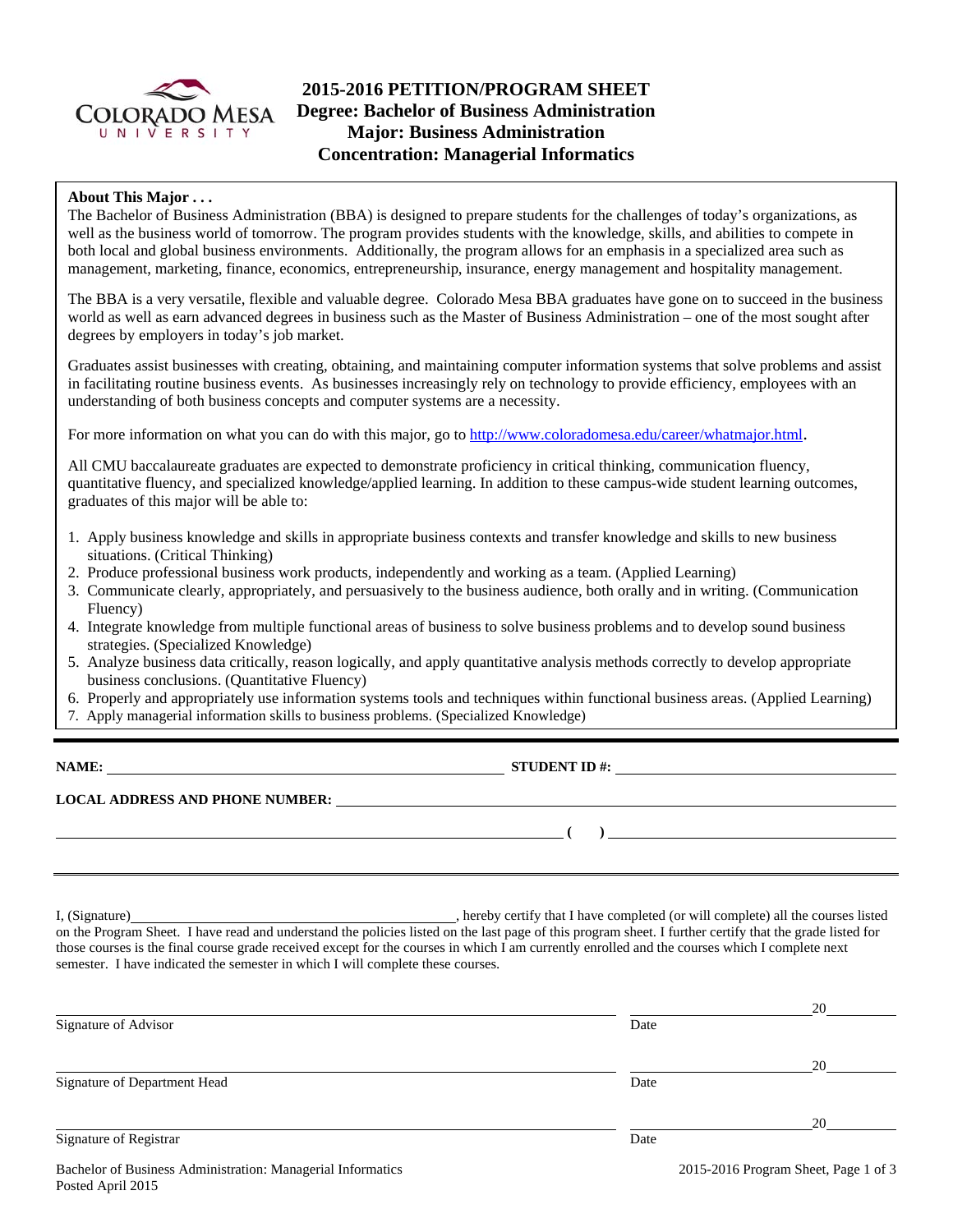#### **DEGREE REQUIREMENTS:**

- 120 semester hours total (Students must complete a minimum of 30 of the last 60 hours of credit at CMU, with at least 15 semester hours in major discipline courses numbered 300 or higher).
- 40 upper division credits (A minimum of 15 taken at the 300-400 course levels within the major at CMU).
- 2.00 cumulative GPA or higher in all CMU coursework.
- 2.00 cumulative GPA or higher in coursework toward the major content area.
- Pre-collegiate courses (usually numbered below 100) cannot be used for graduation.
- A student must follow the CMU graduation requirements either from 1) the program sheet for the major in effect at the time the student officially declares a major; or 2) a program sheet for the major approved for a year subsequent to the year during which the student officially declares the major and is approved for the student by the department head. Because a program may have requirements specific to the degree, the student should check with the faculty advisor for additional criteria. It is the student's responsibility to be aware of, and follow, all requirements for the degree being pursued. Any exceptions or substitutions must be approved by the student's faculty advisor and Department Head.
- When filling out the program sheet a course can be used only once.
- Essential Learning Capstone should be completed between 45 and 75 hours.
- See the "Undergraduate Graduation Requirements" in the catalog for additional graduation information.

**ESSENTIAL LEARNING REQUIREMENTS** (31 semester hours) See the current catalog for a list of courses that fulfill the requirements below. If a course is an Essential Learning option and a requirement for your major, you must use it to fulfill the major requirement and make a different selection for the Essential Learning requirement.

| Course No Title<br>English (6 semester hours, must receive a grade of "C" or better and<br>must be completed by the time the student has 60 semester hours.)<br>ENGL 111 English Composition<br>ENGL 112 English Composition                           | Sem.hrs Grade Term/Trns<br>3<br>$\mathcal{R}$ |  |  |  |  |
|--------------------------------------------------------------------------------------------------------------------------------------------------------------------------------------------------------------------------------------------------------|-----------------------------------------------|--|--|--|--|
| <b>Math</b> (3 semester hours, must receive a grade of "C" or better, must be<br>completed by the time the student has 60 semester hours.)<br>MATH 113 College Algebra<br>$4*$<br>*3 credits apply to the Essential Learning requirements and 1 credit |                                               |  |  |  |  |
| applies to elective credit<br><b>Humanities</b> (3 semester hours)                                                                                                                                                                                     |                                               |  |  |  |  |
| Social and Behavioral Sciences (6 semester hours)                                                                                                                                                                                                      |                                               |  |  |  |  |
| ECON 201 Principles of Macroeconomics 3                                                                                                                                                                                                                |                                               |  |  |  |  |
| ECON 202 Principles of Microeconomics 3                                                                                                                                                                                                                |                                               |  |  |  |  |
| Natural Sciences (7 semester hours, one course must include a lab)                                                                                                                                                                                     |                                               |  |  |  |  |
|                                                                                                                                                                                                                                                        |                                               |  |  |  |  |
| <b>History</b> (3 semester hours)<br><b>HIST</b><br><u> 1990 - Johann Stein, mars an deus an deus an deus an deus an deus an deus an deus an deus an deus an deus an</u>                                                                               |                                               |  |  |  |  |
| <b>Fine Arts</b> (3 semester hours)<br>- -                                                                                                                                                                                                             |                                               |  |  |  |  |

Course No Title Sem.hrs Grade Term/Trns

#### **WELLNESS REQUIREMENT** (2 semester hours)

| <b>Health and Wellness</b>     |                                        |                                                                                                                                                                                                                                                                                                                                                                                                                     |
|--------------------------------|----------------------------------------|---------------------------------------------------------------------------------------------------------------------------------------------------------------------------------------------------------------------------------------------------------------------------------------------------------------------------------------------------------------------------------------------------------------------|
|                                |                                        |                                                                                                                                                                                                                                                                                                                                                                                                                     |
|                                |                                        |                                                                                                                                                                                                                                                                                                                                                                                                                     |
|                                |                                        |                                                                                                                                                                                                                                                                                                                                                                                                                     |
| Maverick Milestone             |                                        |                                                                                                                                                                                                                                                                                                                                                                                                                     |
|                                |                                        |                                                                                                                                                                                                                                                                                                                                                                                                                     |
|                                |                                        |                                                                                                                                                                                                                                                                                                                                                                                                                     |
|                                |                                        |                                                                                                                                                                                                                                                                                                                                                                                                                     |
|                                |                                        |                                                                                                                                                                                                                                                                                                                                                                                                                     |
|                                |                                        |                                                                                                                                                                                                                                                                                                                                                                                                                     |
| Principles of Financial Acctg  | 3                                      |                                                                                                                                                                                                                                                                                                                                                                                                                     |
|                                |                                        | <u> 1989 - Jan Barnett, mars et al.</u>                                                                                                                                                                                                                                                                                                                                                                             |
| Freshman Business Seminar      | 3                                      |                                                                                                                                                                                                                                                                                                                                                                                                                     |
| <b>Business Communications</b> | 3                                      |                                                                                                                                                                                                                                                                                                                                                                                                                     |
| Business Inform. Technology    |                                        |                                                                                                                                                                                                                                                                                                                                                                                                                     |
|                                | 3                                      |                                                                                                                                                                                                                                                                                                                                                                                                                     |
|                                | or CISB 205 Advanced Business Software | <b>WELLNESS REQUIREMENT</b> (2 semester hours)<br><b>ESSENTIAL LEARNING CAPSTONE</b> (4 semester hours)<br>(see English $\&$ math pre-reqs) 3<br>Essential Speech (co-requisite) 1<br>FOUNDATION COURSES (18 semester hours) These courses, plus<br>ECON 201 & 202 and Essential Learning English & Math requirements<br>must be completed within the student's first 60 hours.<br>Principles of Managerial Acctg 3 |

CISB 241 Intro to Business Analysis or STAT 241 Intro to Business Analysis 3

#### **BACHELOR OF BUSINESS ADMINISTRATION: MANAGERIAL INFORMATICS CONCENTRATION REQUIREMENTS** (63 semester hours)

#### **Business Administration Core** (33 semester hours)

| BUGB 349 | Legal Environment of Business 3            |   |  |
|----------|--------------------------------------------|---|--|
| BUGB 401 | <b>International Business</b>              |   |  |
| CISB 210 | <b>Fundamentals of Info Systems</b>        |   |  |
| FINA 301 | <b>Managerial Finance</b>                  |   |  |
| MANG 201 | Principles of Management                   |   |  |
| MANG 301 | Organizational Behavior                    |   |  |
| HRMA 371 | Human Resource Management 3                |   |  |
| MANG 471 | <b>Operations Management</b>               |   |  |
| MANG 491 | <b>Business Strategy</b>                   |   |  |
| MARK 231 | Principles of Marketing                    |   |  |
| CISB 341 | <b>Quantitative Decision Making</b>        | 3 |  |
|          | or MANG 341Quantitative Decisions Making 3 |   |  |
|          | or MARK 350 Marketing Research             |   |  |
|          |                                            |   |  |

**M** such  $\mathbf{I}$  **Information Course the Course** (30 semester hours)

| Managerial Informatics Concentration Courses (30 semester hours) |                                                                  |   |  |  |
|------------------------------------------------------------------|------------------------------------------------------------------|---|--|--|
|                                                                  | <b>Managerial Informatics Nucleus</b> (15 semester hours)        |   |  |  |
| <b>CISB 205</b>                                                  | <b>Advanced Business Software</b>                                |   |  |  |
|                                                                  | or CISB elective if CISB 205 taken in core                       |   |  |  |
| <b>CISB 305</b>                                                  | Problem Solving w/Spreadsheet 3                                  |   |  |  |
| <b>CISB 306</b>                                                  | Problem Solving w/Database                                       |   |  |  |
| <b>CISB 470</b>                                                  | Management of Info Systems                                       | 3 |  |  |
| <b>CISB 410</b>                                                  | Project Management                                               |   |  |  |
|                                                                  | Concentration Flectives (15 semester hours) Choose 15 hours that |   |  |  |

**Electives** (15 semester hours) Choose 15 hours that complement the nucleus or choose the nucleus of second Concentration. **At least 1 hour must be upper division**  \_\_\_\_\_\_ \_\_\_\_ \_\_\_\_\_\_\_\_\_\_\_\_\_\_\_\_\_\_\_\_\_\_\_\_ \_\_\_\_ \_\_\_\_\_ \_\_\_\_\_\_\_\_

\_\_\_\_\_\_ \_\_\_\_ \_\_\_\_\_\_\_\_\_\_\_\_\_\_\_\_\_\_\_\_\_\_\_\_ \_\_\_\_ \_\_\_\_\_ \_\_\_\_\_\_\_\_ \_\_\_\_\_\_ \_\_\_\_ \_\_\_\_\_\_\_\_\_\_\_\_\_\_\_\_\_\_\_\_\_\_\_\_ \_\_\_\_ \_\_\_\_\_ \_\_\_\_\_\_\_\_ \_\_\_\_\_\_ \_\_\_\_ \_\_\_\_\_\_\_\_\_\_\_\_\_\_\_\_\_\_\_\_\_\_\_\_ \_\_\_\_ \_\_\_\_\_ \_\_\_\_\_\_\_\_

| <b>Electives</b> (2 semester hours of college level courses appearing on your    |  |
|----------------------------------------------------------------------------------|--|
| final transcript, <b>not listed above</b> to bring total semester hours to 120.) |  |
| *MATH 113 College Algebra                                                        |  |

\_\_\_\_\_\_ \_\_\_\_ \_\_\_\_\_\_\_\_\_\_\_\_\_\_\_\_\_\_\_\_\_\_\_\_ 1 \_\_\_\_\_ \_\_\_\_\_\_\_\_